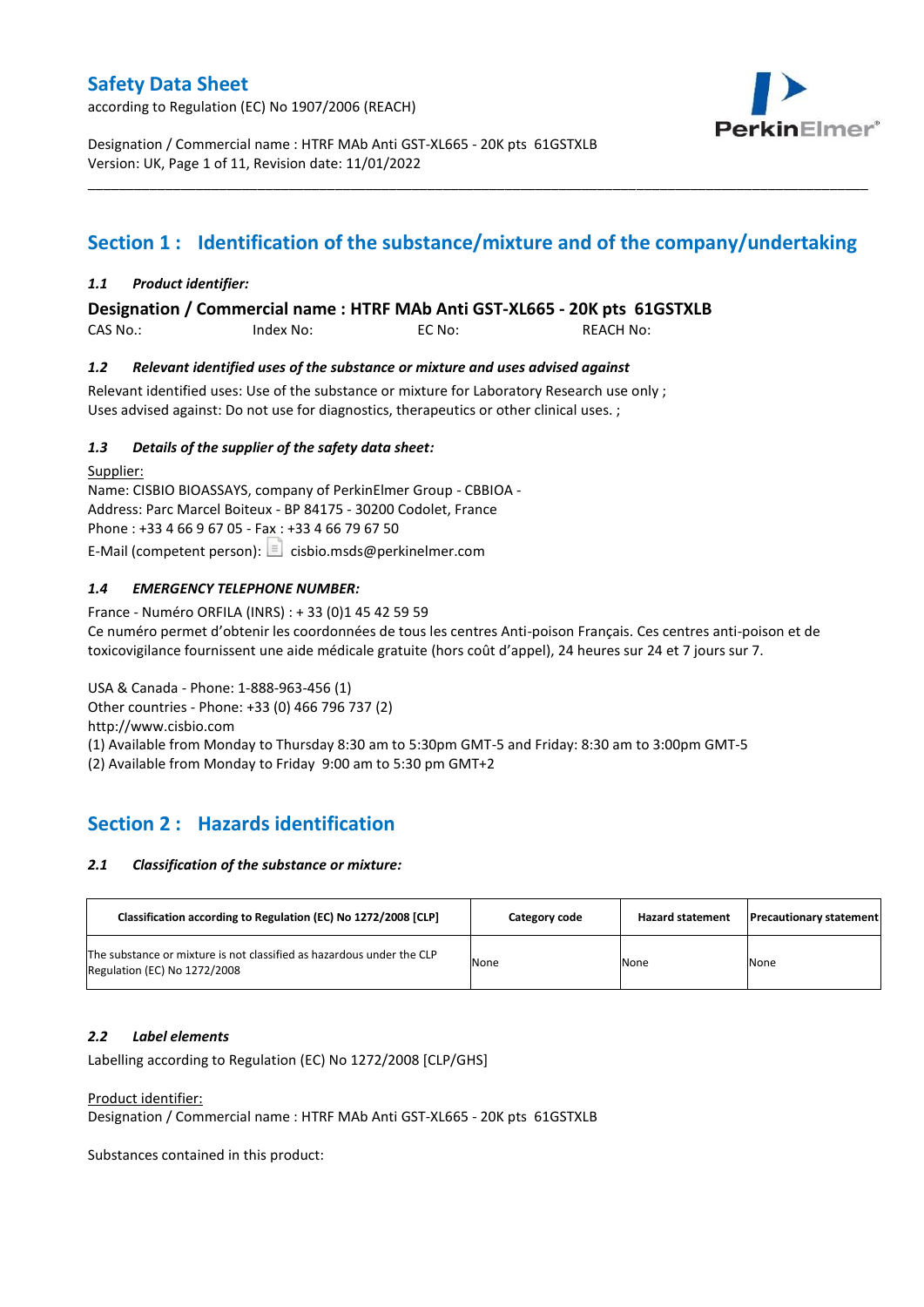according to Regulation (EC) No 1907/2006 (REACH)



Designation / Commercial name : HTRF MAb Anti GST-XL665 - 20K pts 61GSTXLB Version: UK, Page 2 of 11, Revision date: 11/01/2022

Hazard pictograms

Signal word:

Hazard and precautionary statements:

#### *2.3 Other hazards*

The mixture does not contain substances classified as 'Substances of Very High Concern' (SVHC) >= 0.1% published by the European CHemicals Agency (ECHA) under article 57 of REACH. The mixture satisfies neither the PBT nor the vPvB criteria for mixtures in accordance with annexe XIII of the REACH regulations EC 1907/2006. ; Adverse human health effects and symptoms:

\_\_\_\_\_\_\_\_\_\_\_\_\_\_\_\_\_\_\_\_\_\_\_\_\_\_\_\_\_\_\_\_\_\_\_\_\_\_\_\_\_\_\_\_\_\_\_\_\_\_\_\_\_\_\_\_\_\_\_\_\_\_\_\_\_\_\_\_\_\_\_\_\_\_\_\_\_\_\_\_\_\_\_\_\_\_\_\_\_\_\_\_\_\_\_\_\_\_\_\_\_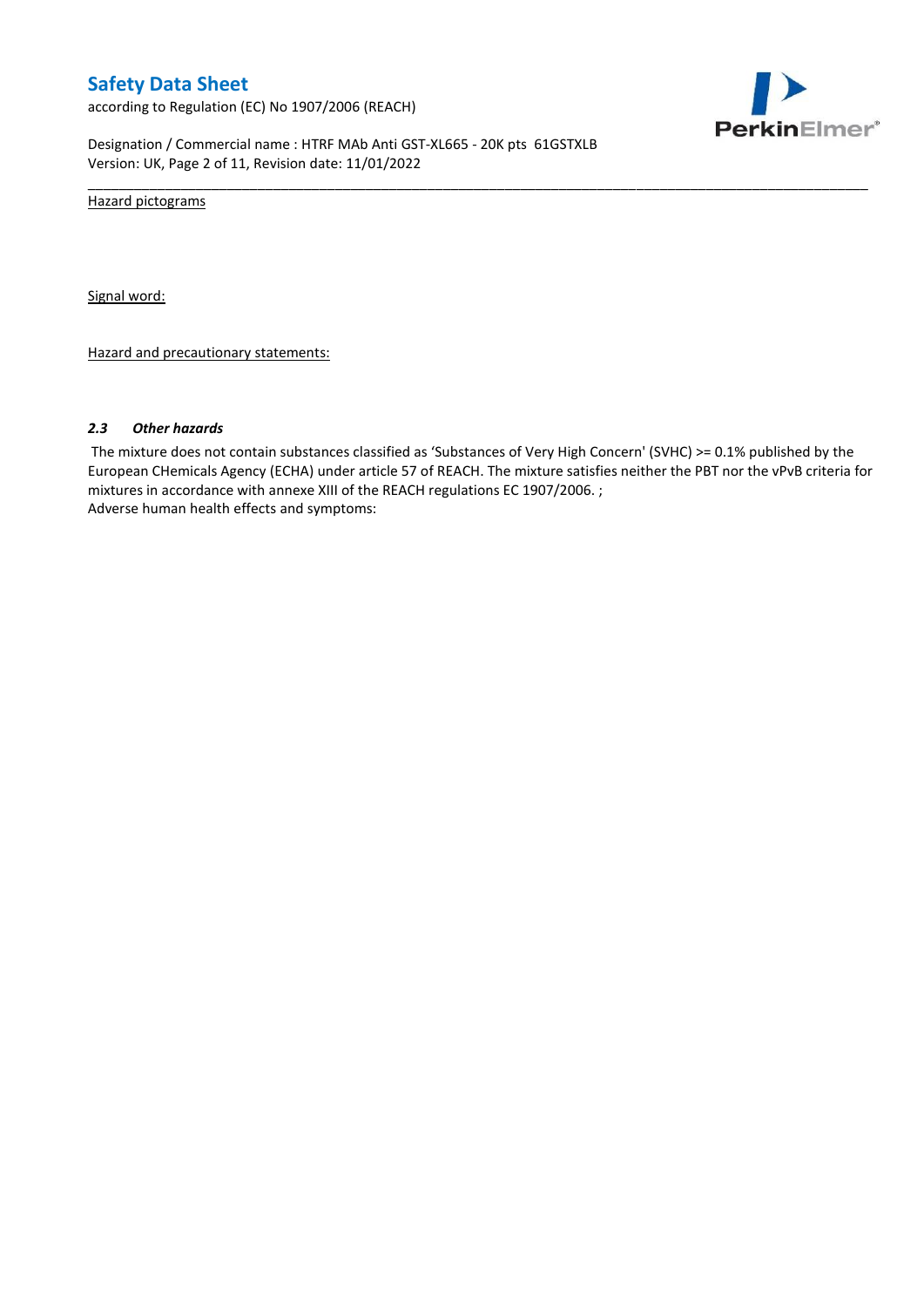according to Regulation (EC) No 1907/2006 (REACH)



Designation / Commercial name : HTRF MAb Anti GST-XL665 - 20K pts 61GSTXLB Version: UK, Page 3 of 11, Revision date: 11/01/2022

## **Section 3 : Composition/information on ingredients**

### *3.2 Mixtures*

Hazardous ingredients:

This mixture does not contain any hazardous substances at the concentration limits given in Regulation (EC) No. 1272/2008 and OSHA Hazard Communication Standard 29 CFR 1910.1200.

\_\_\_\_\_\_\_\_\_\_\_\_\_\_\_\_\_\_\_\_\_\_\_\_\_\_\_\_\_\_\_\_\_\_\_\_\_\_\_\_\_\_\_\_\_\_\_\_\_\_\_\_\_\_\_\_\_\_\_\_\_\_\_\_\_\_\_\_\_\_\_\_\_\_\_\_\_\_\_\_\_\_\_\_\_\_\_\_\_\_\_\_\_\_\_\_\_\_\_\_\_

Additional information:

Full text of H- and EUH-phrases: see SECTION 16.

## **Section 4 : First aid measures**

### *4.1 Description of first aid measures*

**General information**:Do not leave affected person unattended. ; Remove affected person from the danger area and lay down. ;

**Following inhalation**:In case of respiratory tract irritation, consult a physician. ; Provide fresh air. ;

**Following skin contact**:After contact with skin, wash immediately with water ; Remove contaminated clothing ;

**Following eye contact**:After contact with the eyes, rinse with water with the eyelids open for a sufficient length of time, then consult an ophthalmologist immediately. ;

**Following ingestion**:Do NOT induce vomiting. ; Give nothing to eat or drink. ; If accidentally swallowed rinse the mouth with plenty of water (only if the person is conscious) and obtain immediate medical attention. ; **Self-protection of the first aider**:

### *4.2 Most important symptoms and effects, both acute and delayed*

Symptoms:No known symptoms to date. ; Effects:

### *4.3 Indication of any immediate medical attention and special treatment needed*

Notes for the doctor:

## **Section 5 : Firefighting measures**

### *5.1 Extinguishing media:*

**Suitable extinguishing media**:This product is not flammable. Use extinguishing agent suitable for type of surrounding fire ;

## *5.2 Special hazards arising from the substance or mixture*

Hazardous combustion products:/

## *5.3 Advice for fire-fighters*

Wear Protective clothing.;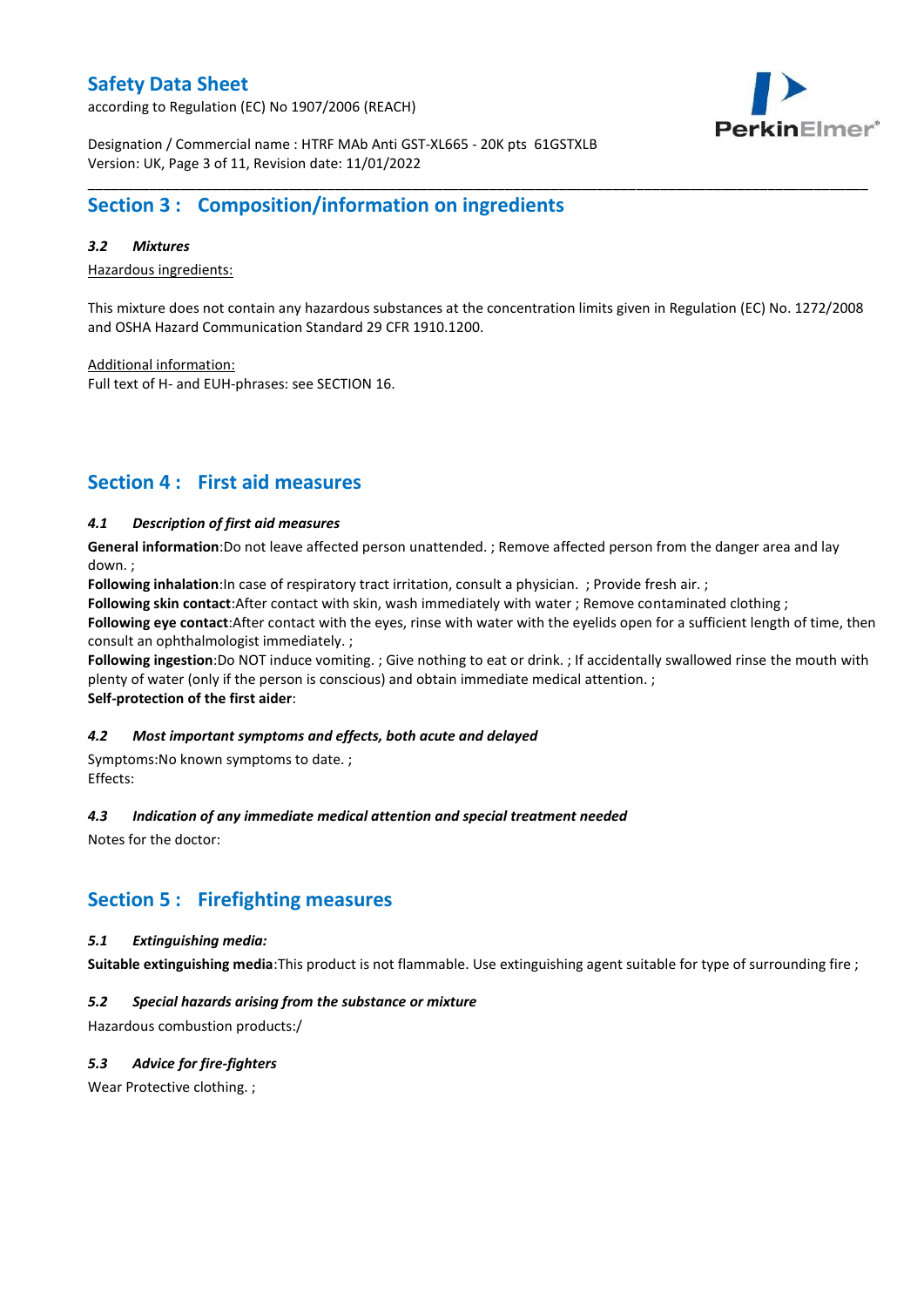according to Regulation (EC) No 1907/2006 (REACH)



Designation / Commercial name : HTRF MAb Anti GST-XL665 - 20K pts 61GSTXLB Version: UK, Page 4 of 11, Revision date: 11/01/2022

## **Section 6 : Accidental release measures**

### *6.1 Personal precautions, protective equipment and emergency procedures*

Emergency procedures: Provide adequate ventilation. ; Emergency procedures: Remove persons to safety. ; Personal precautions: Use personal protection equipment (see section 8). ;

\_\_\_\_\_\_\_\_\_\_\_\_\_\_\_\_\_\_\_\_\_\_\_\_\_\_\_\_\_\_\_\_\_\_\_\_\_\_\_\_\_\_\_\_\_\_\_\_\_\_\_\_\_\_\_\_\_\_\_\_\_\_\_\_\_\_\_\_\_\_\_\_\_\_\_\_\_\_\_\_\_\_\_\_\_\_\_\_\_\_\_\_\_\_\_\_\_\_\_\_\_

## *6.2 Environmental precautions*

Do not allow to enter into surface water or drains. ; Ensure all waste water is collected and treated via a waste water treatment plant. ;

### *6.3 Methods and material for containment and cleaning up*

For cleaning up:Suitable material for taking up: Absorbing material, organic ; Other information:

### *6.4 Reference to other sections*

Additional information:

## **Section 7 : Handling and storage**

### *7.1 Precautions for safe handling*

### Protective measures:

Advice on safe handling:Avoid contact with skin, eyes and clothes. ; Avoid: Eye contact ; Avoid: Generation/formation of aerosols ; Avoid: Skin contact ; Avoid: inhalation ; In the immediate working surroundings there must be: Emergency shower installed ; In the immediate working surroundings there must be: Provide eye shower and label its location conspicuously ; Wash contaminated clothing immediately. ;

Fire preventions:

Do not eat, drink or smoke in areas where reagents are handled. ; Do not pipet by mouth ; Wear suitable one-way gloves at work ;

Advice on general occupational hygiene

Handle in accordance with good industrial hygiene and safety practice ; Observe technical data sheet. ; Remove contaminated, saturated clothing. ; Wash hands before breaks and after work. ;

## *7.2 Conditions for safe storage, including any incompatibilities*

Technical measures and storage conditions: Requirements for storage rooms and vessels:Keep container tightly closed. ; Keep-store only in original container or in properly labeled containers ; Hints on storage assembly: Materials to avoid: Further information on storage conditions:

## *7.3 Specific end uses:*

Recommendations on specific end uses: Observe technical data sheet. ;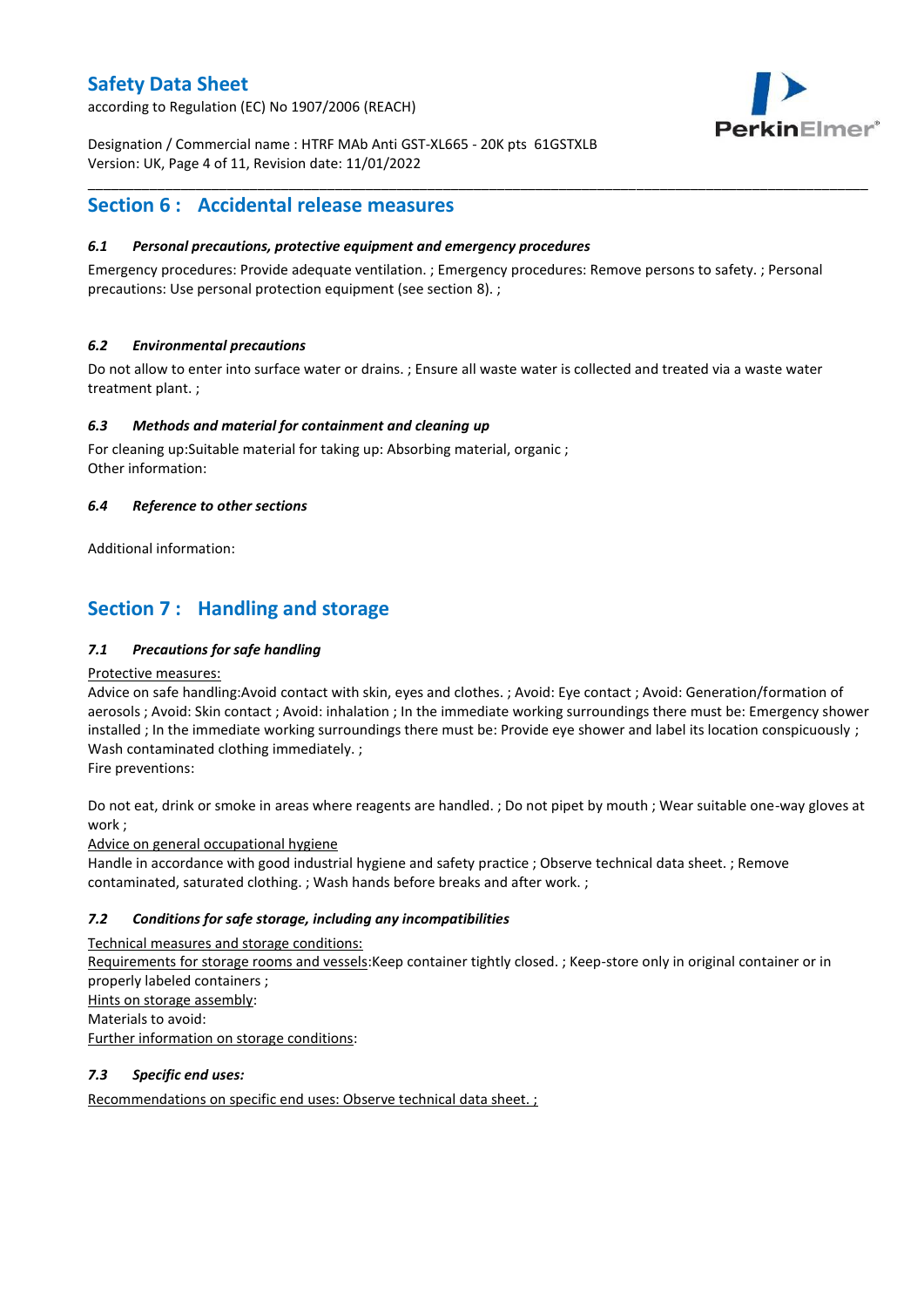according to Regulation (EC) No 1907/2006 (REACH)



Designation / Commercial name : HTRF MAb Anti GST-XL665 - 20K pts 61GSTXLB Version: UK, Page 5 of 11, Revision date: 11/01/2022

\_\_\_\_\_\_\_\_\_\_\_\_\_\_\_\_\_\_\_\_\_\_\_\_\_\_\_\_\_\_\_\_\_\_\_\_\_\_\_\_\_\_\_\_\_\_\_\_\_\_\_\_\_\_\_\_\_\_\_\_\_\_\_\_\_\_\_\_\_\_\_\_\_\_\_\_\_\_\_\_\_\_\_\_\_\_\_\_\_\_\_\_\_\_\_\_\_\_\_\_\_

# **Section 8 : Exposure controls/personal protection**

## *8.1 Control parameters*

Preliminary remark:

- 8.1.1 Occupational exposure limits:
	- France
	- Spain
	- **•** Germany
	- Italia
	- Greece
	- $\bullet$  UK
	- OSHA (USA)
- 8.1.2 Biological limit values (Germany):
- 8.1.3 Exposure limits at intended use (Germany):
- 8.1.4 DNEL/PNEC-values:
	- DNEL worker
	- DNEL consumer

DNEL remark:

• PNEC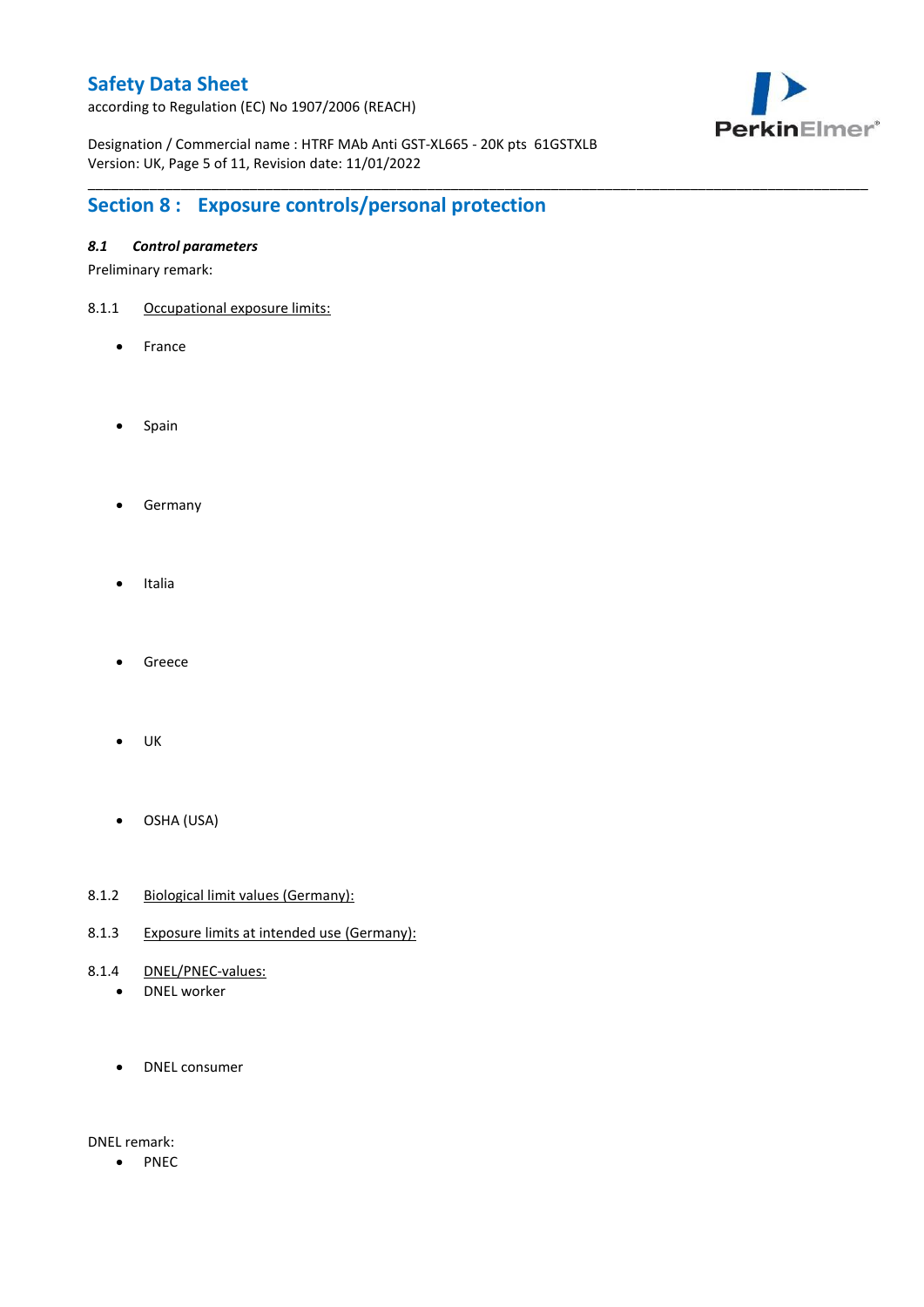according to Regulation (EC) No 1907/2006 (REACH)



Designation / Commercial name : HTRF MAb Anti GST-XL665 - 20K pts 61GSTXLB Version: UK, Page 6 of 11, Revision date: 11/01/2022

PNEC remark: Control parameters remark:

#### *8.2 Exposure controls*

- 8.2.1 Appropriate engineering controls:
- 8.2.2 Personal protective equipment:

**Eye / Face protection**: Safety glasses with side-shields ;

**Skin protection**:Gloves ; Laboratory coats ;

**Respiratory protection**:Ensure adequate ventilation ;

**Thermal hazards**:

8.2.3 Environmental exposure controls:

## **Section 9 : Physical and chemical properties**

#### *9.1 Information on basic physical and chemical properties*

### Appearance

| Physical state        | Solid  |
|-----------------------|--------|
| Colour                | Blue ; |
| Odour                 |        |
| Odour threshold (ppm) |        |

\_\_\_\_\_\_\_\_\_\_\_\_\_\_\_\_\_\_\_\_\_\_\_\_\_\_\_\_\_\_\_\_\_\_\_\_\_\_\_\_\_\_\_\_\_\_\_\_\_\_\_\_\_\_\_\_\_\_\_\_\_\_\_\_\_\_\_\_\_\_\_\_\_\_\_\_\_\_\_\_\_\_\_\_\_\_\_\_\_\_\_\_\_\_\_\_\_\_\_\_\_

|                                                             |                                           | Value | Concentration<br>(mol/L) | Method | Temperature (°C) | Pressure (kPa) | Remark |
|-------------------------------------------------------------|-------------------------------------------|-------|--------------------------|--------|------------------|----------------|--------|
| pH                                                          |                                           |       |                          |        |                  |                |        |
| Melting point (°C)                                          |                                           |       |                          |        |                  |                |        |
| Freezing point (°C)                                         |                                           |       |                          |        |                  |                |        |
| Initial boiling point/boiling range (°C)                    |                                           |       |                          |        |                  |                |        |
| Flash point (°C)                                            |                                           |       |                          |        |                  |                |        |
| Evaporation rate (kg/m <sup>2</sup> /h)                     |                                           |       |                          |        |                  |                |        |
| Flammability (type: ) (%)                                   |                                           |       |                          |        |                  |                |        |
| Upper/lower<br>flammability or explosive<br>limits          | Upper explosive limit<br>(%)              |       |                          |        |                  |                |        |
|                                                             | Lower explosive limit (%)                 |       |                          |        |                  |                |        |
| Vapour pressure (kPa)                                       |                                           |       |                          |        |                  |                |        |
| Vapour density (g/cm <sup>3</sup> )                         |                                           |       |                          |        |                  |                |        |
| Densities                                                   | Density (g/cm <sup>3</sup> )              |       |                          |        |                  |                |        |
|                                                             | Relative density (g/cm <sup>3</sup> )     |       |                          |        |                  |                |        |
|                                                             | Bulk density (g/cm <sup>3</sup> )         |       |                          |        |                  |                |        |
|                                                             | Critical density (g/cm <sup>3</sup> )     |       |                          |        |                  |                |        |
| Solubility (Type: ) (g/L)                                   |                                           |       |                          |        |                  |                |        |
| Partition coefficient (log Pow)<br>n-octanol/water at pH :  |                                           |       |                          |        |                  |                |        |
| Auto-ignition temperature (°C)                              |                                           |       |                          |        |                  |                |        |
| Decomposition temperature (°C)<br>Decomposition energy : kJ |                                           |       |                          |        |                  |                |        |
| Viscosity                                                   | Viscosity, dynamic (poiseuille)           |       |                          |        |                  |                |        |
|                                                             | Viscosity, cinematic (cm <sup>3</sup> /s) |       |                          |        |                  |                |        |
| Oxidising properties                                        |                                           |       |                          |        |                  |                |        |
| <b>Explosive properties</b>                                 |                                           |       |                          |        |                  |                |        |

### *9.2 Other information:*

No other relevant data available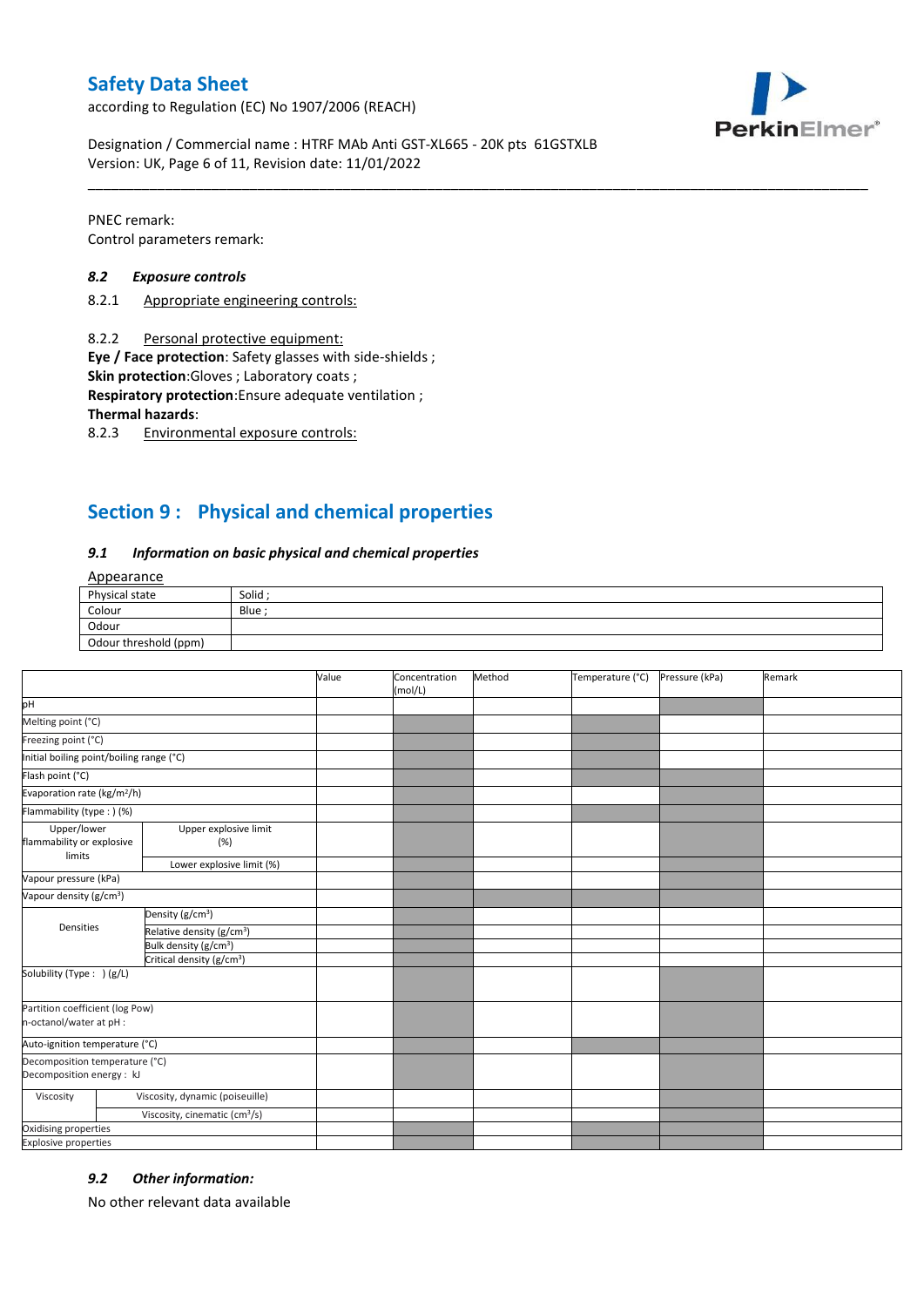according to Regulation (EC) No 1907/2006 (REACH)



Designation / Commercial name : HTRF MAb Anti GST-XL665 - 20K pts 61GSTXLB Version: UK, Page 7 of 11, Revision date: 11/01/2022

## **Section 10 : Stability and reactivity**

- *10.1 Reactivity* This material is considered to be non-reactive under normal use conditions. ;
- *10.2 Chemical stability*
- *10.3 Possibility of hazardous reactions*
- *10.4 Conditions to avoid:*
- *10.5 Incompatible materials:*

#### *10.6 Hazardous decomposition products:*

Does not decompose when used for intended uses. ; Thermal decomposition can lead to the escape of irritating gases and vapors. ;

\_\_\_\_\_\_\_\_\_\_\_\_\_\_\_\_\_\_\_\_\_\_\_\_\_\_\_\_\_\_\_\_\_\_\_\_\_\_\_\_\_\_\_\_\_\_\_\_\_\_\_\_\_\_\_\_\_\_\_\_\_\_\_\_\_\_\_\_\_\_\_\_\_\_\_\_\_\_\_\_\_\_\_\_\_\_\_\_\_\_\_\_\_\_\_\_\_\_\_\_\_

## **Section 11 : Toxicological information**

Toxicokinetics, metabolism and distribution

### *11.1 Information on toxicological effects*

#### **Substances**

**Acute toxicity**

Animal data: Acute oral toxicity:

Acute dermal toxicity:

Acute inhalative toxicity:

Practical experience / human evidence: Assessment / Classification: General Remark:

### **Skin corrosion/irritation**

Animal data:

In-vitro skin test method: In-vitro skin test result: Assessment / Classification:

### **Eye damage/irritation**

Animal data:

In vitro eye test method: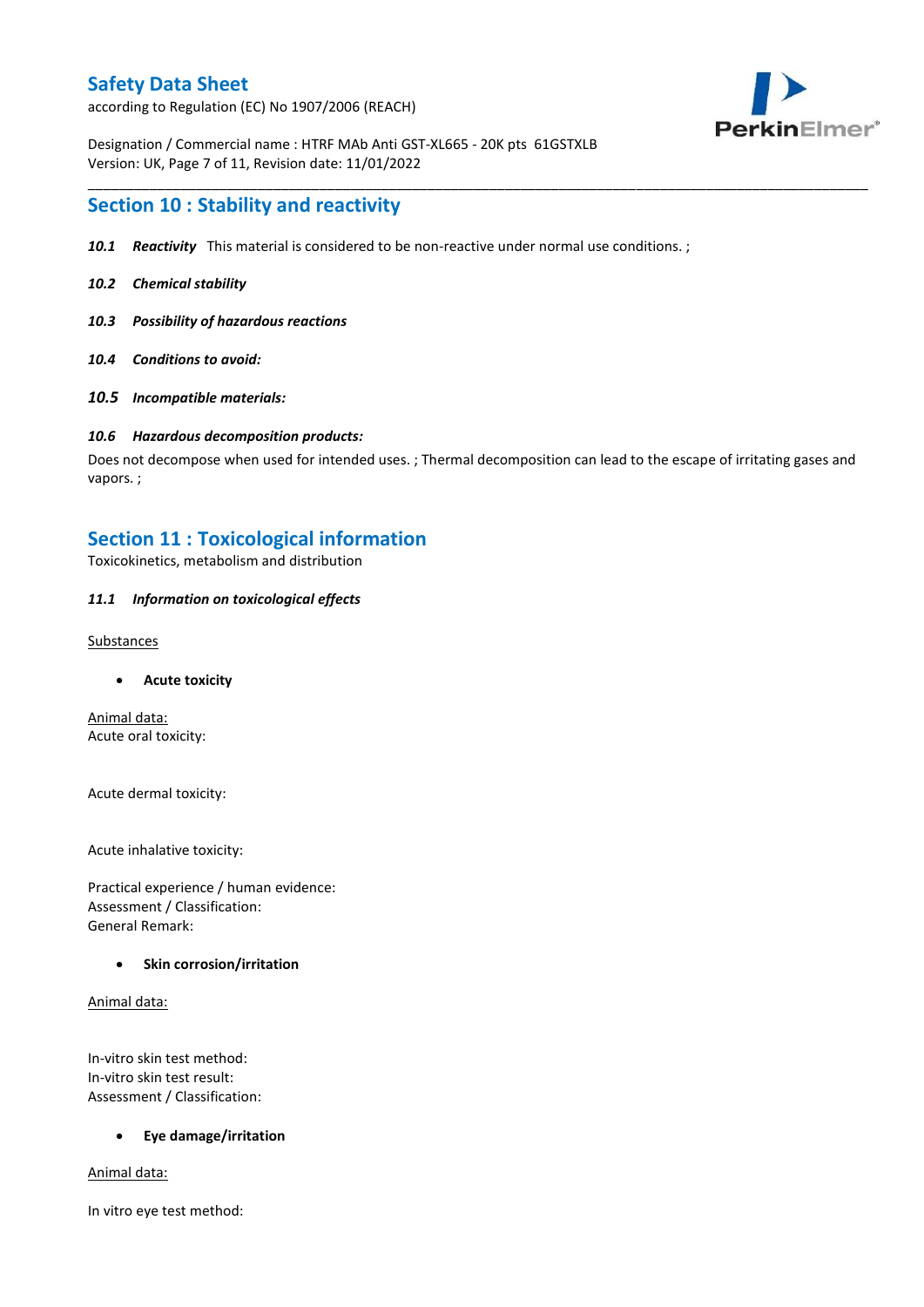according to Regulation (EC) No 1907/2006 (REACH)



Designation / Commercial name : HTRF MAb Anti GST-XL665 - 20K pts 61GSTXLB Version: UK, Page 8 of 11, Revision date: 11/01/2022

In vitro eye test result: Assessment / Classification:

#### **CMR effects (carcinogenity, mutagenicity and toxicity for reproduction)**

\_\_\_\_\_\_\_\_\_\_\_\_\_\_\_\_\_\_\_\_\_\_\_\_\_\_\_\_\_\_\_\_\_\_\_\_\_\_\_\_\_\_\_\_\_\_\_\_\_\_\_\_\_\_\_\_\_\_\_\_\_\_\_\_\_\_\_\_\_\_\_\_\_\_\_\_\_\_\_\_\_\_\_\_\_\_\_\_\_\_\_\_\_\_\_\_\_\_\_\_\_

o Germ cell mutagenicity:

Animal data:

Assessment / Classification:

o Carcinogenicity

Practical experience / human evidence: Animal data:

Other information: Assessment / Classification:

o Reproductive toxicity

Practical experience / human evidence: Animal data:

Other information: Assessment / Classification:

Overall assessment on CMR properties:

- **Specific target organ toxicity (single exposure)**
	- o STOT SE 1 and 2

Animal data:

Other information:

o STOT SE 3

Practical experience / human evidence:

Other information: Assessment / Classification:

**Specific target organ toxicity (repeated exposure)**

Practical experience / human evidence: Animal data:

Assessment / Classification: Other information

**Aspiration hazard**

Practical experience / human evidence: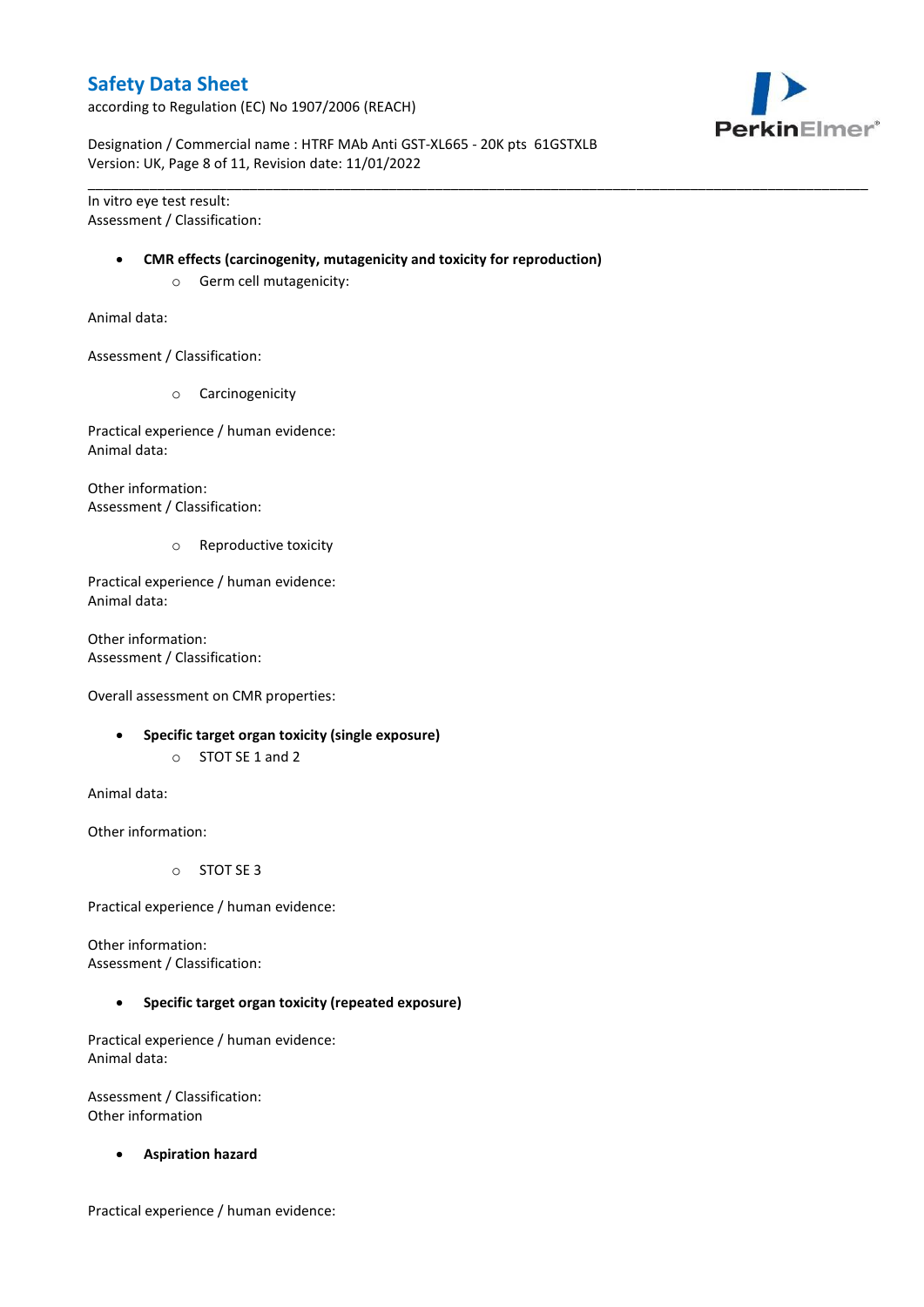according to Regulation (EC) No 1907/2006 (REACH)



Designation / Commercial name : HTRF MAb Anti GST-XL665 - 20K pts 61GSTXLB Version: UK, Page 9 of 11, Revision date: 11/01/2022

Experimental data: viscosity data: see SECTION 9. Assessment / Classification: Remark:

11.1.1 Mixtures No toxicological information is available for the mixture itself

## **Section 12 : Ecological information**

In case that test data regarding one endpoint/differentiation exist for the mixture itself, the classification is carried out according to the substance criteria (excluding biodegradation and bioaccumulation). If no test data exist, the criteria for mixture classification has to be used (calculation method); in this case the toxicological data of the ingredients are shown.

\_\_\_\_\_\_\_\_\_\_\_\_\_\_\_\_\_\_\_\_\_\_\_\_\_\_\_\_\_\_\_\_\_\_\_\_\_\_\_\_\_\_\_\_\_\_\_\_\_\_\_\_\_\_\_\_\_\_\_\_\_\_\_\_\_\_\_\_\_\_\_\_\_\_\_\_\_\_\_\_\_\_\_\_\_\_\_\_\_\_\_\_\_\_\_\_\_\_\_\_\_

### *12.1 Aquatic toxicity:*

Acute (short-term) fish toxicity

Chronic (long-term) fish toxicity

Acute (short-term) toxicity to crustacea

Chronic (long-term) toxicity to crustacea

Acute (short-term) toxicity to algae and cyanobacteria

Toxicity to microorganisms and other aquatic plants / organisms

Assessment / Classification:

## *12.2 Persistence and degradability*

Biodegradation:

Abiotic Degradation:

Assessment / Classification:

### *12.3 Bioaccumulative potential*

Bioconcentration factor (BCF):

*12.4 Mobility in soil*

## *12.5 Results of PBT and vPvB assessment*

### *12.6 Other adverse effects:*

Additional ecotoxicological information: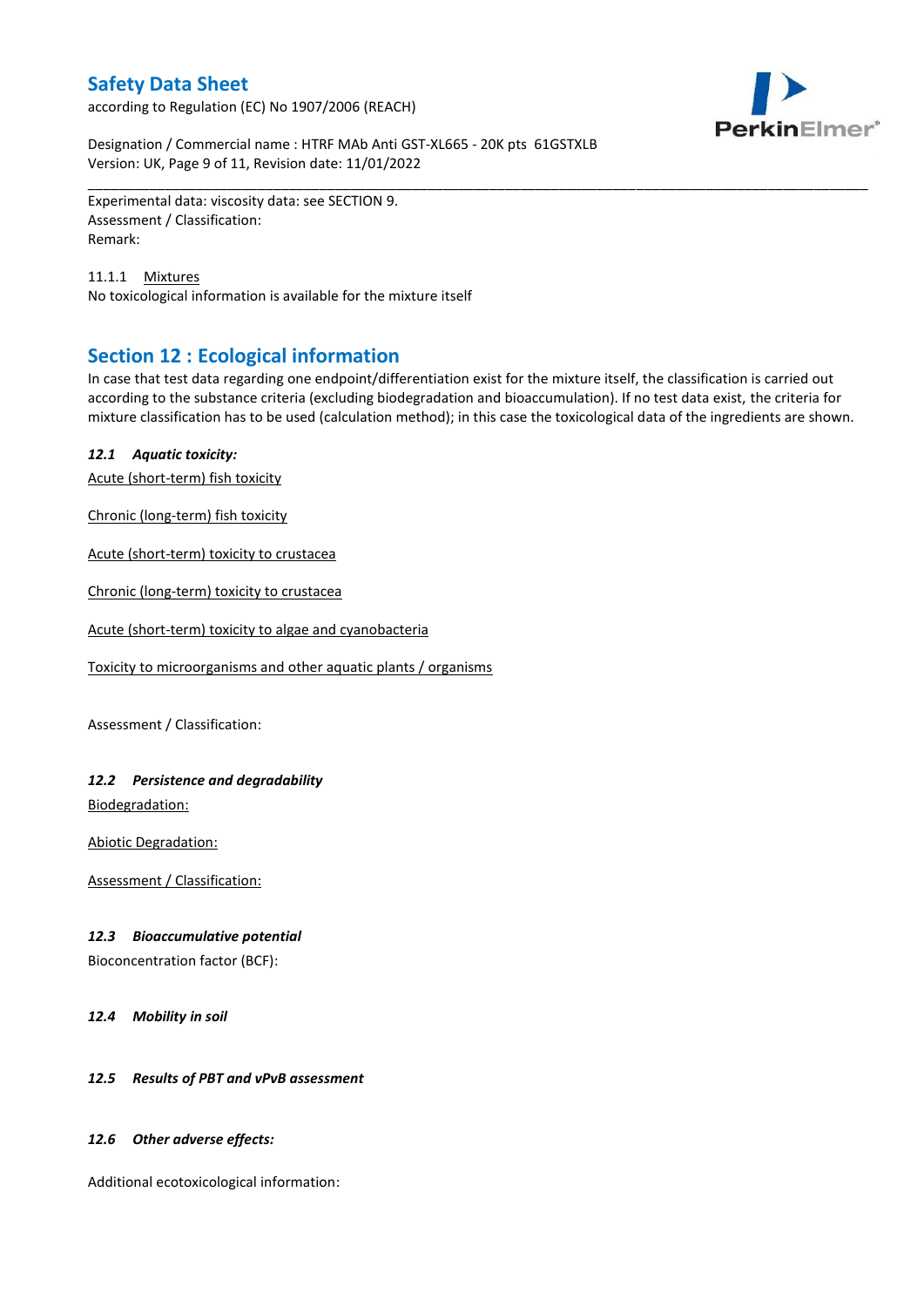according to Regulation (EC) No 1907/2006 (REACH)



Designation / Commercial name : HTRF MAb Anti GST-XL665 - 20K pts 61GSTXLB Version: UK, Page 10 of 11, Revision date: 11/01/2022

## **Section 13 : Disposal considerations**

### *13.1 Waste treatment methods*

Waste treatment options:Dispose of waste according to applicable legislation. ;

# **Section 14 : Transport information**

ADR/RID/AND/IMDG/IATA

| UN No.                     |  |
|----------------------------|--|
| UN Proper shipping name    |  |
| Transport hazard class(es) |  |
| Hazard label(s)            |  |
|                            |  |
| Packing group              |  |

\_\_\_\_\_\_\_\_\_\_\_\_\_\_\_\_\_\_\_\_\_\_\_\_\_\_\_\_\_\_\_\_\_\_\_\_\_\_\_\_\_\_\_\_\_\_\_\_\_\_\_\_\_\_\_\_\_\_\_\_\_\_\_\_\_\_\_\_\_\_\_\_\_\_\_\_\_\_\_\_\_\_\_\_\_\_\_\_\_\_\_\_\_\_\_\_\_\_\_\_\_

#### *Transport in bulk according to Annex II of MARPOL 73/78 and the IBC Code*

| Land transport (ADR/RID)                                             |                                               |
|----------------------------------------------------------------------|-----------------------------------------------|
| <b>Classification code ADR:</b>                                      | Special Provisions for ADR/RID:               |
| Limited quantities for ADR/RID:                                      | <b>Excepted Quantities for ADR/RID:</b>       |
| Packing Instructions for ADR/RID:                                    | Special packing provisions for ADR/RID:       |
| Mixed packing provisions:                                            |                                               |
| Portable tanks and bulk containers Instructions:                     |                                               |
| Portable tanks and bulk containers Special Provisions:               |                                               |
| <b>ADR Tank Code:</b>                                                | ADR Tank special provisions:                  |
| Vehicle for tank carriage:                                           |                                               |
| Special provisions for carriage Packages:                            |                                               |
| Special provisions for carriage Bulk:                                |                                               |
| Special provisions for carriage for loading, unloading and handling: |                                               |
| Special Provisions for carriage Operation:                           |                                               |
| Hazard identification No:                                            | Transport category (Tunnel restriction code): |
|                                                                      |                                               |
| Sea transport (IMDG)                                                 |                                               |
| Marine Pollutant:                                                    | Subsidiary risk(s) for IMDG:                  |
| Packing provisions for IMDG:                                         | Limited quantities for IMDG:                  |
| Packing instructions for IMDG:                                       | IBC Instructions:                             |
| <b>IBC Provisions:</b>                                               | <b>IMO</b> tank instructions:                 |
| UN tank instructions:                                                | Tanks and bulk Provisions:                    |
| EmS:                                                                 | Stowage and segregation for IMDG:             |
| Properties and observations:                                         |                                               |
| Inland waterway transport (ADN)                                      |                                               |
| <b>Classification Code ADN:</b>                                      | <b>Special Provisions ADN:</b>                |
| Limited quantities ADN:                                              | <b>Excepted quantities ADN:</b>               |
| Carriage permitted:                                                  | Equipment required:                           |
| Provisions concerning loading and unloading:                         | Provisions concerning carriage:               |
| Number of blue cones/lights:                                         | Remark:                                       |
|                                                                      |                                               |
| Air transport (ICAO-TI / IATA-DGR)                                   |                                               |
| Suhsidiary risk for IATA·                                            | Excepted quantity for $IATA$ .                |

Subsidiary risk for IATA: Excepted quantity for IATA: Passenger and Cargo Aircraft Limited Quantities Packing Instructions: Passenger and Cargo Aircraft Limited Quantities Maximal Net Quantity :